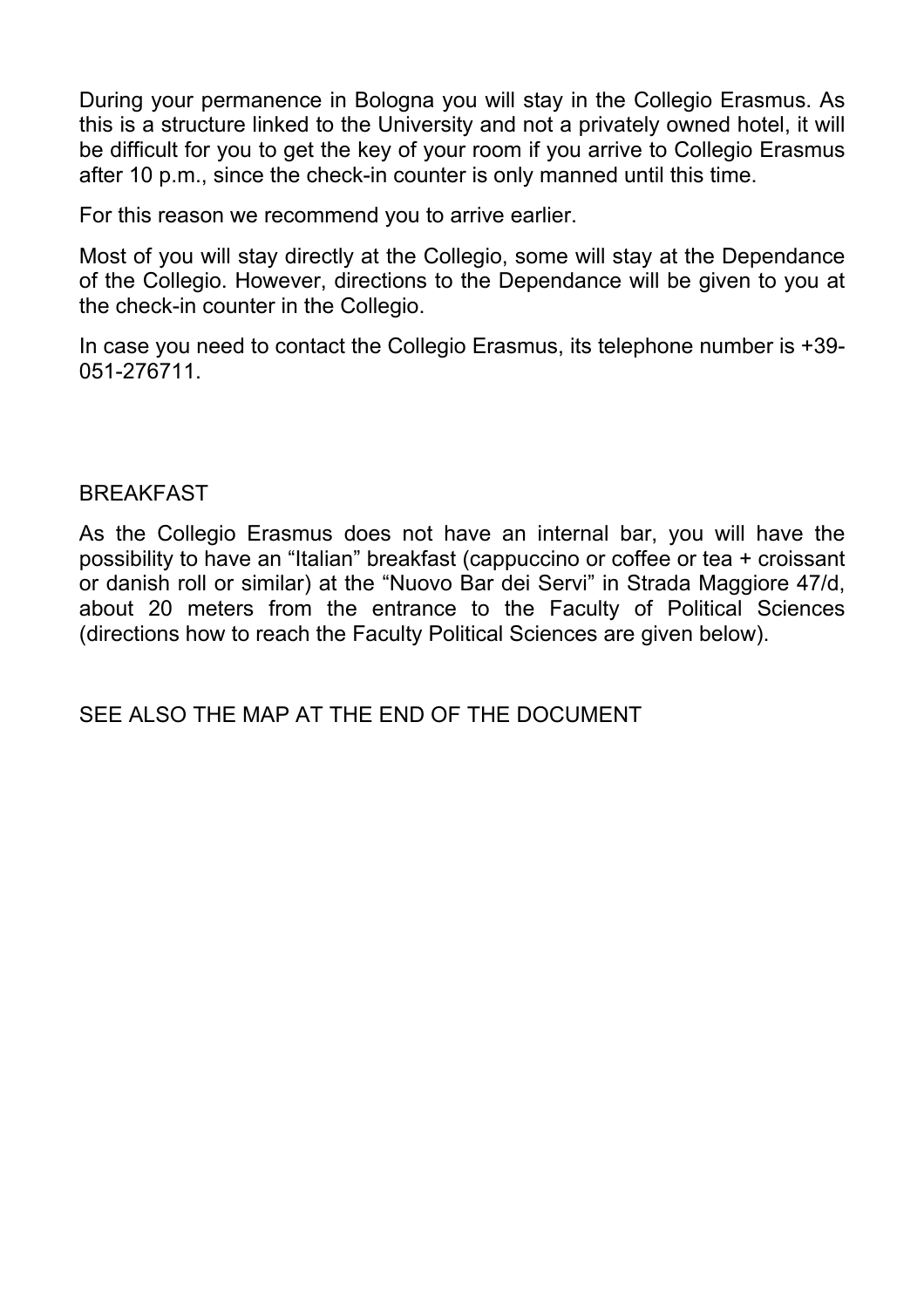# **HOW TO REACH BOLOGNA**

If you arrive in Milan by plane you can arrive in one of these two airports (see also [http://www.sea](http://www.sea-aeroportimilano.it/)[aeroportimilano.it/\)](http://www.sea-aeroportimilano.it/)

#### • **MALPENSA AIRPORT**

The centre of Milan is about 50 kilometers from Malpensa airport. Milan can be reached by car, by train or by bus.

To reach Milan most efficiently you should take **the "Malpensa Shuttle**", a bus going from Terminal 1 and 2 to the Central Station. (For the timetable see [http://www.malpensashuttle.it/orari.htm\)](http://www.malpensashuttle.it/orari.htm) . The fare to Milan is € 5.

At Milan Central Station you should buy a  $2^{nd}$  class Eurostar return ticket to Bologna Central Station (Bologna Centrale) at the Eurostar office and take the next available Eurostar train to Bologna. Please note that travel on all Eurostar trains require seat reservations. The return fare is € 45.44

#### • **LINATE AIRPORT**

The centre of Milan is 7 kilometers from Linate airport.

Milan can be reached by car or by bus. The bus stop is located in front of the arrivals building. – Service STAM. The bus service takes you to the Central Station. Buses leave Linate every 30 minutes, from 6.05 to 23.35. The fare to Milan is  $\in$  2.

At Milan Central Station you should buy a  $2^{nd}$  class Eurostar return ticket to Bologna Central Station (Bologna Centrale) at the Eurostar office and take the next available Eurostar train to Bologna. Please note that travel on all Eurostar trains require seat reservations. The return fare is  $\epsilon$  45.44.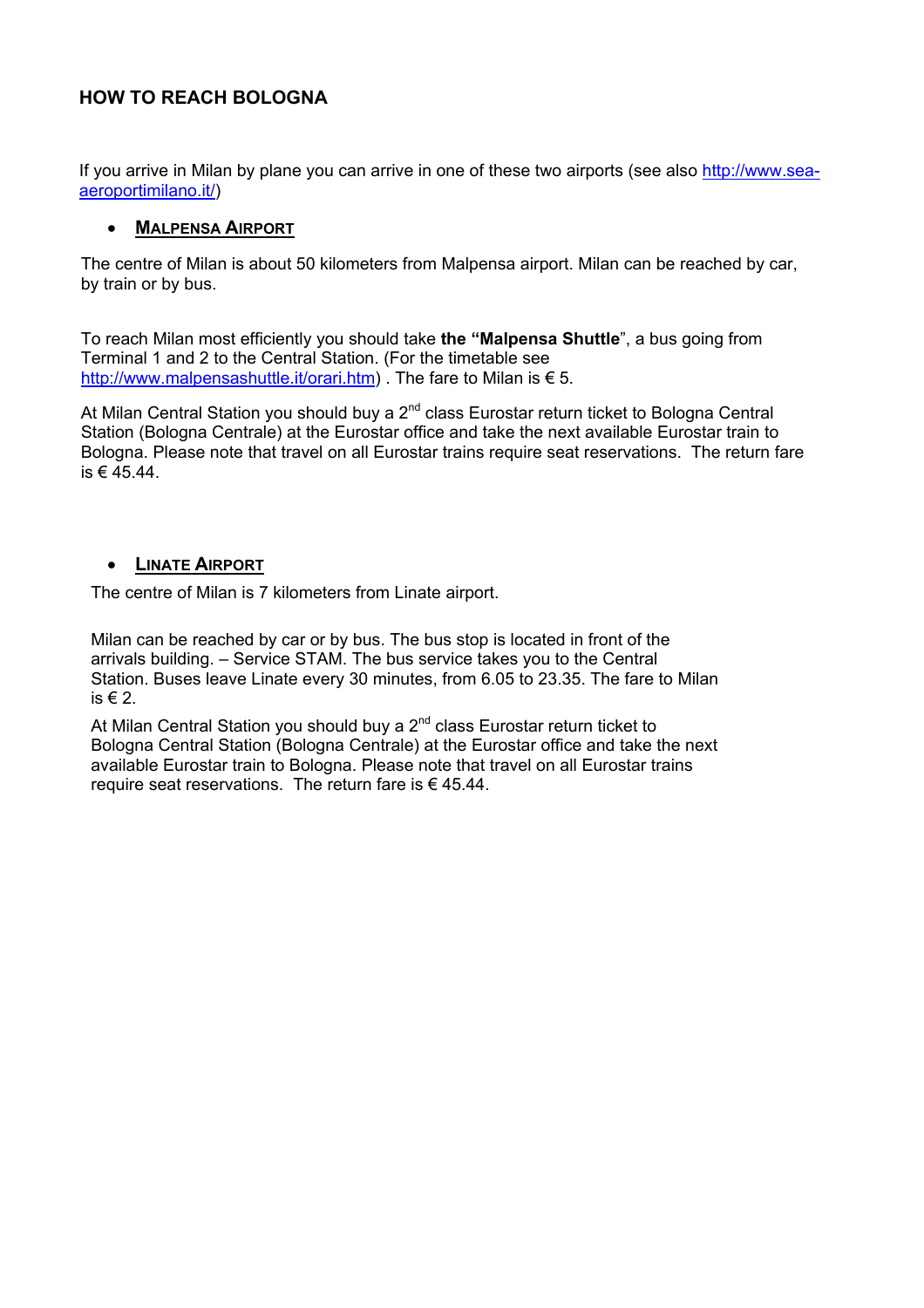## **HOW TO REACH "COLLEGIO ERASMUS"ONCE YOU ARE IN BOLOGNA**

Address: Via De'Chiari,8

#### FROM THE AIRPORT

You can take a regular bus, called "Aerobus BLQ" which connects the airport to the downtown and the railway station. The ticket can be purchased on the bus (cost, 4.50€).

Bus stop at the airport is just outside the arrival terminal.

Leave the "Aerobus BLQ" once you reach the Railway Station.

#### FROM THE TRAIN STATION

#### Cross the main street and go left for about 50 meters until you reach the terminus of Bus C.

Tickets can be purchased on the bus (make sure you have the coins if you want to buy it from the ticket machine on the bus) or in the news stand at the Central Station. At the news stand you can choose whether to buy single hourly tickets costing  $1 \in \mathbb{R}$  apiece or, if you plan to do some more bus trips, buy a City pass costing 6.50€ and allowing you to use the buses 8 times – as 8 hourly tickets. Remember to validate the tickets – and the City pass – whenever you go on a bus – except if the previous one hour period has not expired yet.

This Bus will take you directly to Via Cartoleria (ask the bus driver to tell you where to get off). Once you have alighted at the bus stop in Via Cartoleria, go back a few meters an you will see the entrance to the Collegio in Via De' Chiari (the first street on the left).

#### BY CAR:

Exit the Autostrada and take the Tangenziale, which is the highway that circles Bologna.

From the Tangenziale, take Exit 7. On via Stalingrado, go in the direction of the Historic Centre, go over the bridge and immediately, at Porta Mascarella (Medieval city gate), turn left, taking the Street that circles the old town (Called the "Viale").

On the viale you will pass another of the Medieval city gates (Porta S. Donato). We suggest you to take the first street to your left (immediately after Porta S. Donato), Via A. Zanolini. You should park as soon as you find a parking place (indicated by blue lines). If you arrive later than 8 a.m. or earlier than 6 p.m. you should look for a ticket machine and insert coins (0.75€ per hour, minimum 0.25€) to pay for your parking until you want. Remember to do it also the following days.

 Take the ticket and put it on the dashboard so that it can be seen from the outside. Then walk following Via Zanolini, until you cross again the viale. You will see in front of you another city gate, Porta S. Vitale. Cross the viale and you will see Via S. Vitale.

Cross Via S. Vitale and follow the arcades until you find Piazza Aldrovandi. Turn left and walk until you reach Strada Maggiore. Cross Strada Maggiore and follow Via Guerrazzi until Via S. Stefano. Cross Via S. Stefano and turn right until you find Via Cartoleria (on you left). Enter in Via Cartoleria. The first street on the right is Via De' Chiari, where you will find the entrance to the Collegio.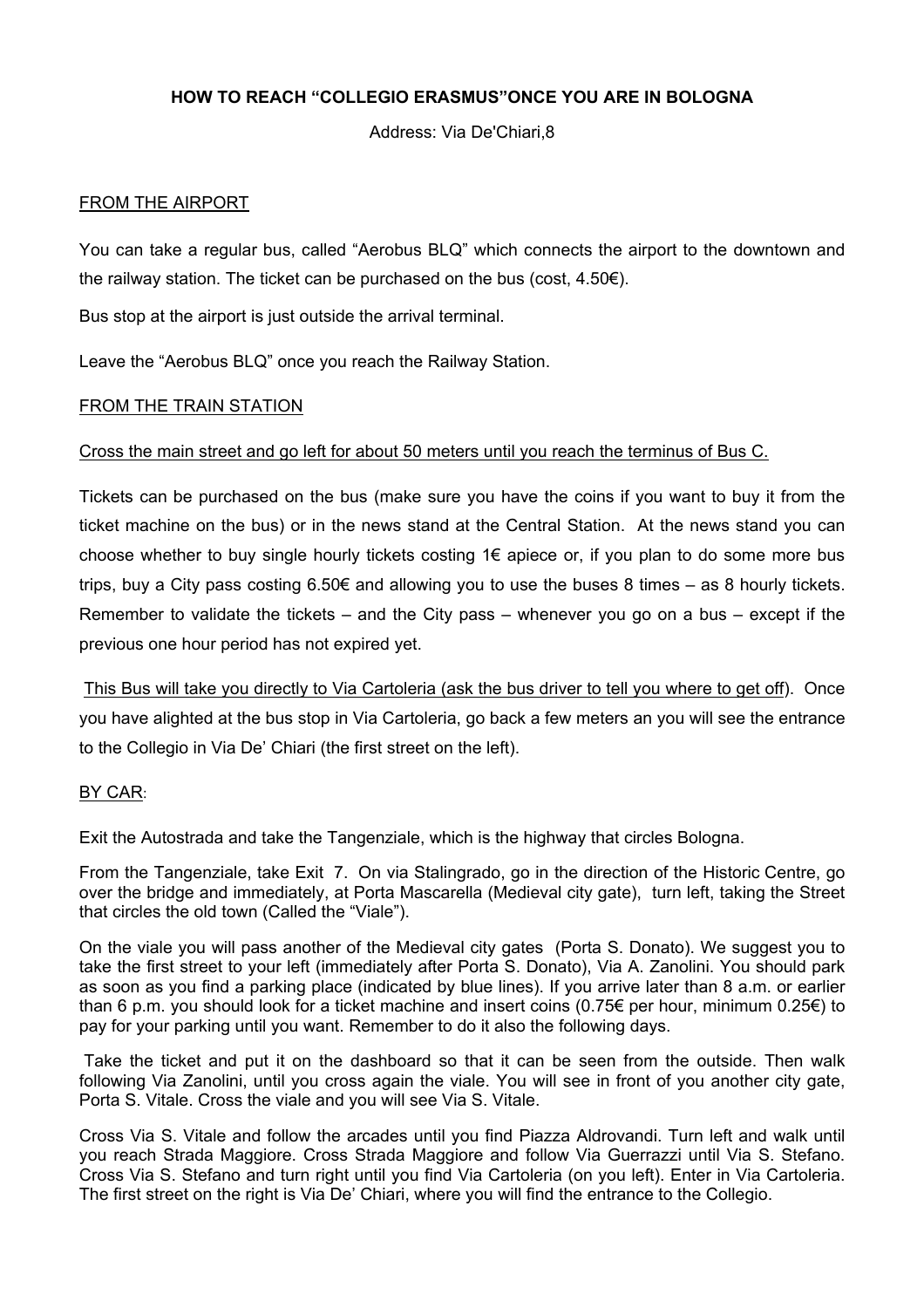### **HOW TO REACH THE FACULTY OF POLITICAL SCIENCES:**

Facoltà di Scienze Politiche

Strada Maggiore, 45

#### WALKING (FROM COLLEGIO ERASMUS)

From Via De' Chiari take Via Cartoleria, direction north-east (turn left when Via De' Chiari meets Via Cartoleria). Go straight ahead, crossing Via Santo Stefano and continuing in vicolo Posterla (alternatively, once you cross Via Santo Stefano you can take via Guerrazzi – slightly on the right – covered by the arcades ) until you reach Strada Maggiore. Turn right, pass the long covered walkway of the Church of the Servi (Portico della Chiesa dei Servi) and you will cross Via dei Bersaglieri. Continue under the arcades. Strada Maggiore 45 is the first entrance at your right. There, signs will direct to the conference venue.

#### FROM THE TRAIN STATION

You can take bus n° 25 and exit at the second bus stop in Strada Maggiore. When you get off from the bus turn right and walk back under the arcades for about 100 meters where you will find the entrance to the Faculty of Political Sciences. There, signs will direct to the conference venue.

Tickets can be purchased on the bus (make sure you have the coins if you want to buy it from the ticket machine on the bus) or in the news stand at the Central Station. At the news stand you can choose whether to buy single hourly tickets costing  $1 \in \mathbb{R}$  apiece or, if you plan to do some more bus trips, buy a City pass costing 6.50€ and allowing you to use the buses 8 times – as 8 hourly tickets. Remember to validate the tickets – and the City pass – whenever you go on a bus – except if the previous one hour period has not expired yet.

#### BY CAR:

Exit the Autostrada and take the Tangenziale, which is the highway that circles Bologna.

From the Tangenziale, take Exit 7. Follow the directions for the city center. On via Stalingrado, go in the direction of the Historic Centre, go over the bridge and immediately, at Porta Mascarella (Medieval city gate), take the Street that circles the old town (Called the "Viale").

On the viale you will pass another of the Medieval city gates (Porta S. Donato). We suggest you to take the first street to your left (immediately after Porta S. Donato), Via A. Zanolini. You should park as soon as you find a parking place (indicated by blue lines). If you arrive later than 8 a.m. or earlier than 6 p.m. you should look for a ticket machine and insert coins (0.75€ per hour, minimum 0.25€) to pay for your parking until you want. Remember to do it also the following days.

 Take the ticket and put it on the dashboard so that it can be seen from the outside. Then walk following Via Zanolini, until you cross again the viale. You will see in front of you another city gate, Porta S. Vitale. Cross the viale and you will see Via S. Vitale.

Cross Via S. Vitale and turn right, in direction of the centre. Then turn left at the first street, Via Broccaindosso. Follow Via Broccaindosso until it crosses Strada Maggiore and you will see the entrance to the Faculty almost in front of you on the other side of the street.